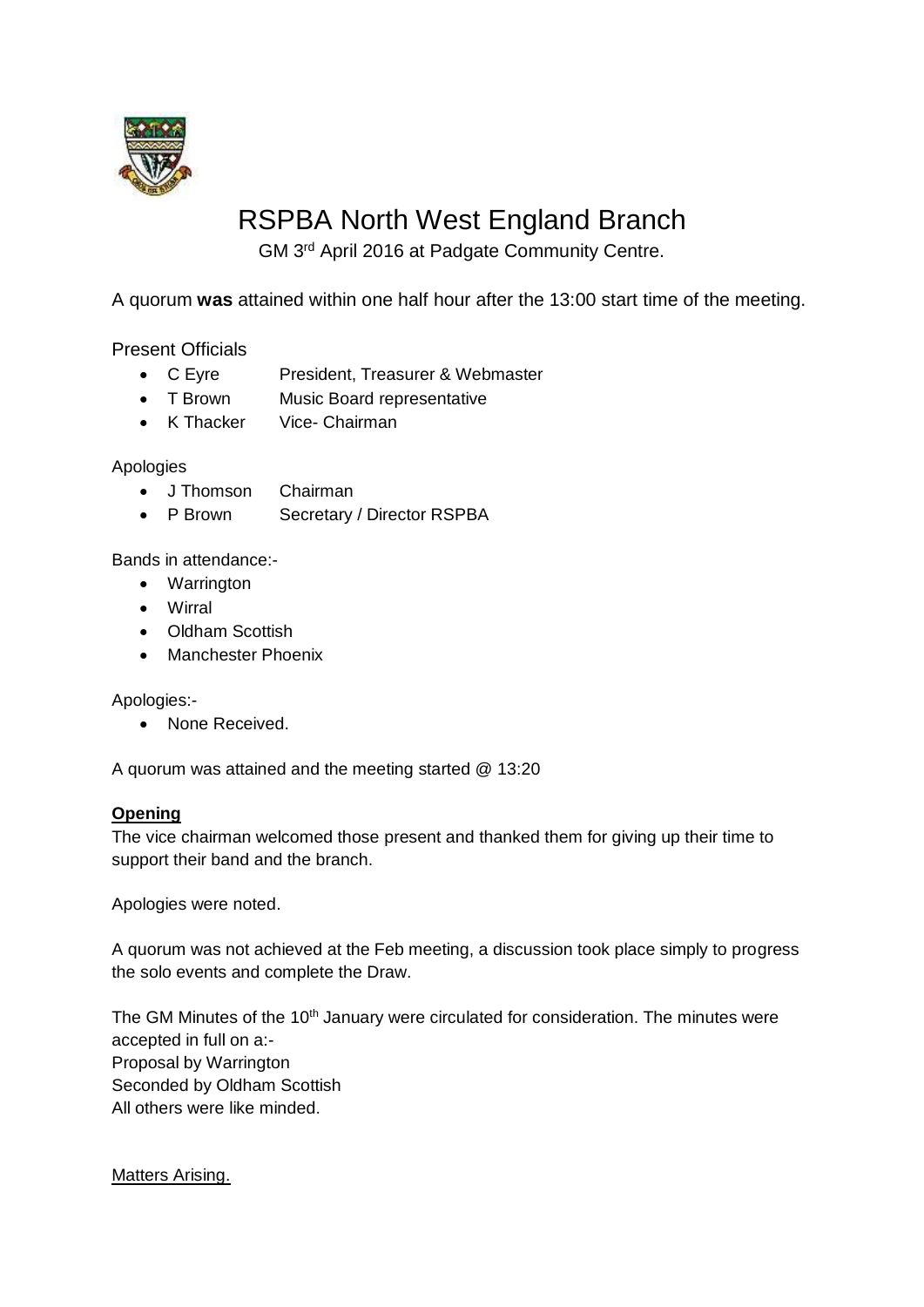The Liverpool Scottish are now members of the Branch, but Branch is still seeking other interested bands.

# **Treasurers Report**

Balance is £2336. Annual Levy has raised £200. Solo Piping made a small profit and the Solo Drumming a small loss, net cost to the branch -£24. Both events well attended, a lot of drumming interest from the audience.

Thanks to the 103 Regiment for their support on the day.

# **Directors Report**

Director Not Present, update passed by Music Board rep.

RSPBA AGM attended by 42 bands. 2 Rule changes as in order paper approved.

The BOD suspended Fife Branch last year, and have now had to suspend the Stirling Branch. Post meeting update please review the Standing Orders and Rules regarding branch responsibilities, regarding notification of officials, having regular meetings and supplying AGM / Account details to headquarters, the NW England Branch although small still complies with these requirements.

To keep our branch, we need a minimum of 12 bands to pay their membership in Oct/Nov 2016.

A review of Band and Member registrations is taking place; no decisions have been made at this time but considering personal membership through the band.

## **Music Board Report**

Next meeting on the 9<sup>th</sup> April.

The board is continuing to look at competition formats, as well as looking at extending the list of prescribed tunes.

## **2016 Branch Competitions.**

Solo Piping and Drumming a success (see Treasurers Report).

The mini bands are to be held on  $16<sup>th</sup>$  April at St Josephs Birkenhead. The entry forms are available on the NWE Branch Website.

Trios will be included as part of the Mini Band competition in place of the quartets, allowing more branch bands to participate.

Drum Salute competition also included.